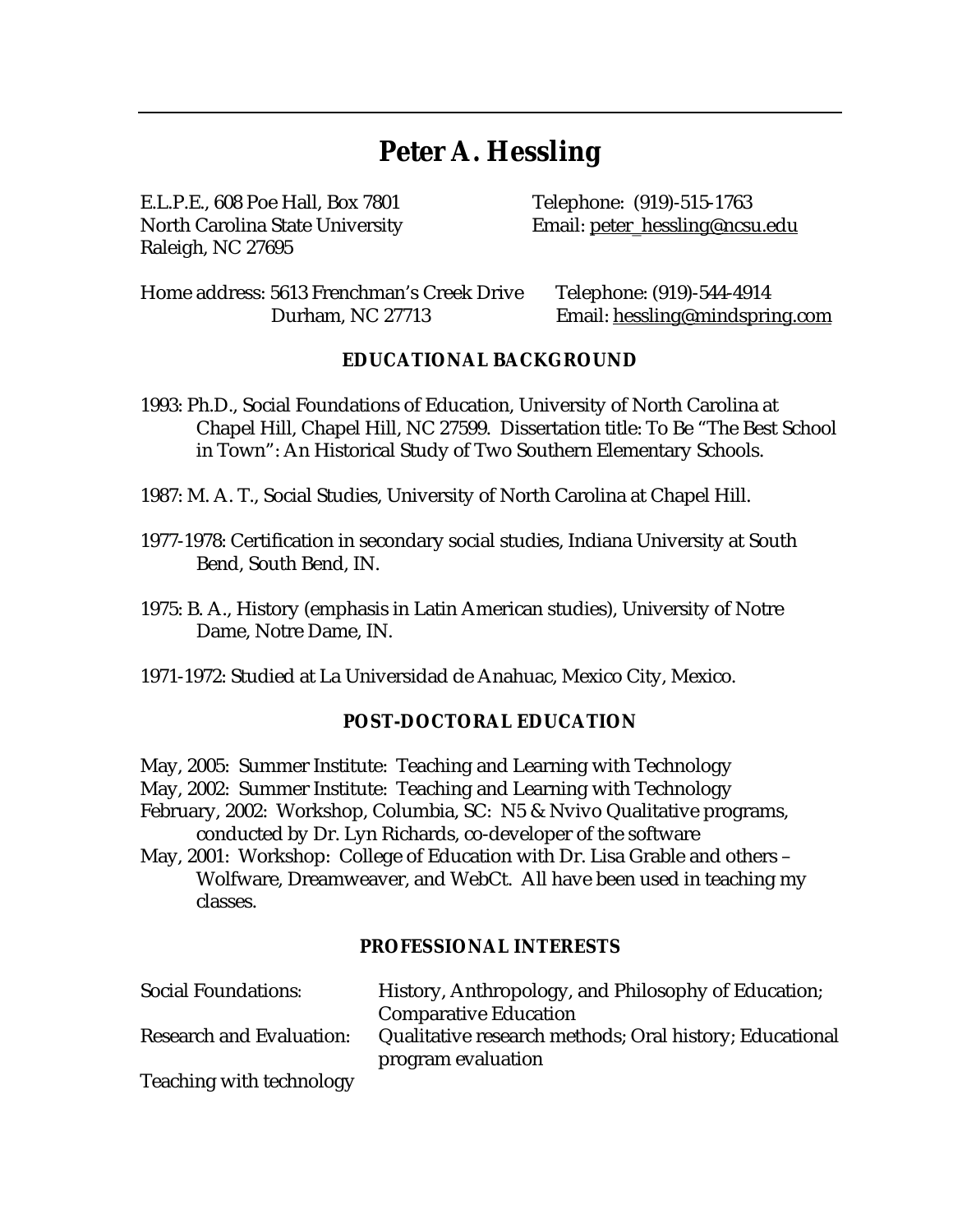### **TEACHING**

Visiting Assistant Professor, North Carolina State University, 1993 - 2000 Lecturer, North Carolina State University, 2000 – 2005 Teaching Assistant Professor, 2006-Present

Fall, 2008: ELP 344 School and Society (3 sections, two online)

Summer, 2008: ELP 344 School and Society (online)

Spring, 2008: ELP 344 School and Society (3 sections, two online)

Fall, 2007: ELP 344 School and Society (3 sections, one online)

Summer, 2007: ELP 344 School and Society (online)

Spring, 2007: ELP 344 School and Society (2 sections, both online)

- ELP 737 Advanced Qualitative Applications
- Fall, 2006: ELP 344 School and Society (3 sections, one online).
- Summer, 2006: ELP 344 School and Society (online)

Spring, 2006: ELP 344 School and Society (2 sections, one online).

ELP 736: Qualitative Research in Educational Leadership and Policy Analysis Fall, 2005: ELP 344, School and Society (3 sections, one online).

Spring, 2005: ELP 344, School and Society (undergraduate Foundations of Education class - emphasis on the history of education in America and current cultural and political issues in education). (3 sections).

Fall, 2004: ELP 344, School and Society (3 sections).

Spring, 2004: ELP 344, School and Society (2 sections).

Fall, 2003 – Spring, 2004: developed and taught ED 296, Child Advocacy, a new course for Students Advocating for Youth (SAY), a new Freshman year Living and Learning Program. This involved co-curricular activities, contacting major state and local advocates for youth as guest speakers, and regular contacts with students informally and in dorm office hours. (2 sections).

Fall, 2003 – Spring, 2004: Mentored (with Ken Brinson) Ms. Cameron Wells, who won an Undergraduate Research Award to support her research arising from her work in ELP 344.

Fall, 2003: ELP 344, School and Society (2 sections).

ELP 895: Doctoral dissertation direction (2 students)

Summer, 2003: ELP 895, Doctoral dissertation direction (1 student).

Spring, 2003: ELP 344, School and Society (2 sections).

ELP 737: Advanced Qualitative Applications in School Leadership

ELP 895: Doctoral dissertation direction (2 students).

ELP 851: Doctoral internship supervision (2 students).

Fall, 2002: ELP 344, School and Society (2 sections).

ELP 736: Qualitative Research in Educational Leadership and Policy Analysis Spring, 2002: ELP 344, School and Society (2 sections).

ELP 737: Advanced Qualitative Applications in School Leadership (2 sections – 001 & 601 [distance course]).

2001-2002: Faculty mentor (with Anthony Rolle), for Ms. Meredith Noyes who won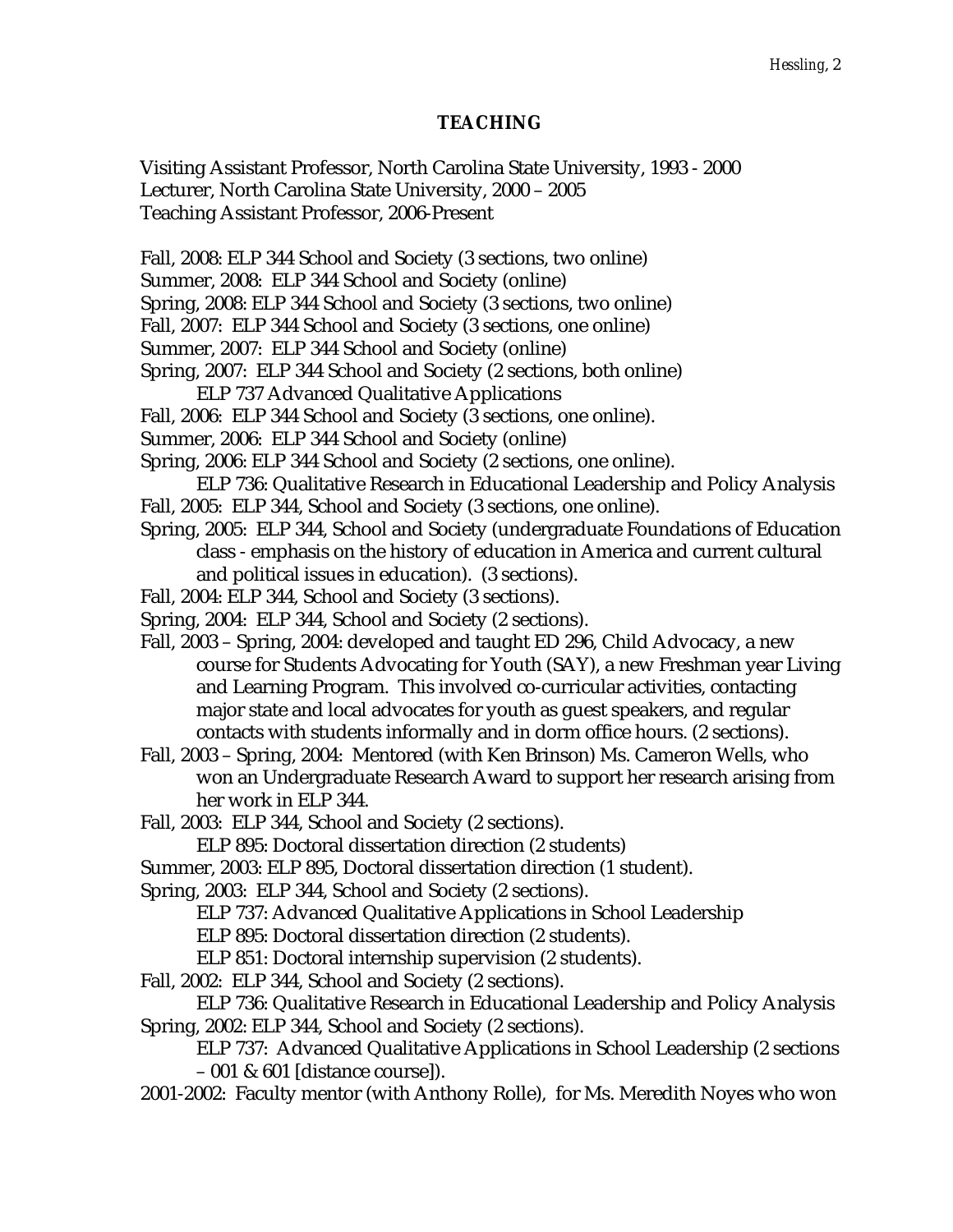an Undergraduate Research Award from a project started in ELP 344, and presented her research at the UGR Symposium, April 18, 2002.

Fall, 2001: ELP 344, School and Society (2 sections).

ELP 736: Qualitative Research in Education and Policy Analysis Summer II, 2001: ELP 344, School and Society

Spring, 2001: ELP 344, School and Society.

ELP 736: Qualitative Research in Education and Policy Analysis

ELP 597A, Advanced Qualitative Research.

Fall, 2000: ELP 344, School and Society (2 sections).

ELP 736: Qualitative Research in Education and Policy Analysis.

Spring, 2000: ELP 344, School and Society (2 sections).

ELP 736: Qualitative Research in Education and Policy Analysis.

Fall, 1999: ELP 344, School and Society (2 sections).

EAC 785, Qualitative Research in Adult and Community College Education. Summer, 1999: EAC 790, Advanced Qualitative Research in Adult and Community College Education (10 weeks).

Spring, 1999: ELP 344, School and Society. (3 sections).

Fall, 1998: ELP 344, School and Society (2 sections).

EAC 785, Qualitative Research in Adult and Community College Education. Spring, 1998: ELP 344. School and Society.

ELP 597A, Advanced Qualitative Research.

EAC 610, Advanced Qualitative Research Methods.

Fall, 1997: ELP 344, School and Society (2 sections).

ELP 536, Qualitative Research in Education and Policy Analysis.

Spring, 1997: ELP 344 (2 sections). School and Society.

EAC 610.

Fall, 1996: ELP 514, Formative Ideas in American Education.

ELP 585 (old number), Qualitative Research in Adult and Community College Education.

Summer Session II, 1996: ELP 344. School and Society.

Spring, 1996: ELP 344 (2 sections). School and Society.

ELP 534, Ethics and Educational Decision-Making.

Fall, 1995: ELP 344. School and Society.

ELP 514. Formative Ideas in American Education.

Spring, 1995: ELP 515. Education and Social Diversity.

Fall, 1994: ELP 536. Qualitative Research in Education and Policy Analysis.

Spring, 1994: ELP 344, School and Society (2 sections).

ELP 532 Introductions to Educational Inquiry (graduate research methodology course - introduction to qualitative, quantitative, evaluative, and historical research in education and related areas), (1 section, 55 students).

Fall, 1993: ELP 344, School and Society.(2 sections).

Graduate Student Assistant, University of North Carolina at Chapel Hill.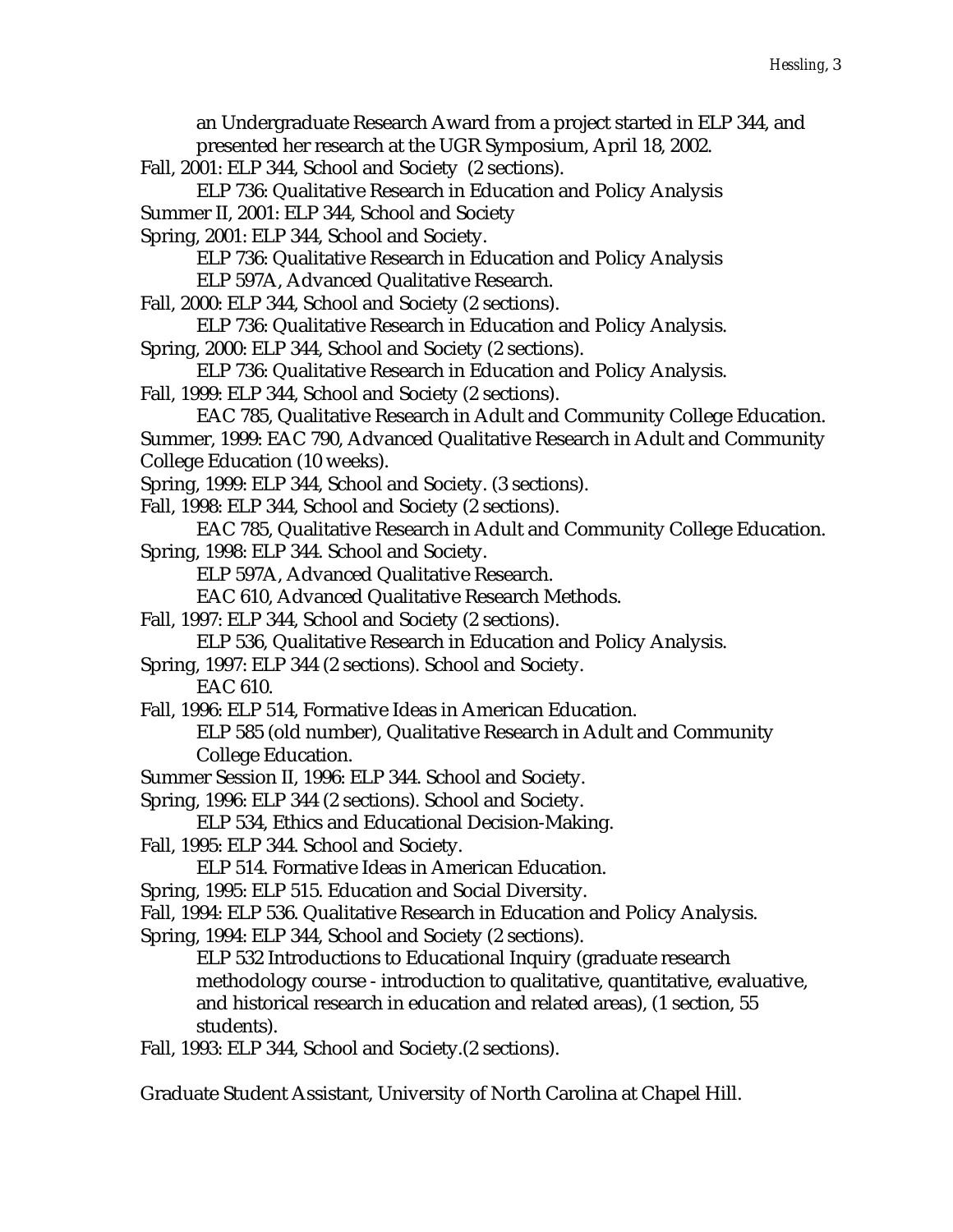- Spring, 1991, 1992: Instructor of Record: EDUC 54, Social and Cultural Issues in Education (undergraduate Foundations class).
- Spring, Fall, 1989, 1990; Spring, 1991, 1992, 1993: Instructor: Developed and taught workshop for graduate qualitative research classes in the use of documentary, photographic, artistic, and artifactual evidence in educational field research.
- Fall, 1987: Teaching Assistant: EDUC 85/86, Teaching Methods in Secondary Social Studies. Taught, supervised, and evaluated student teachers.
- Spring, 1987: Teaching Assistant: EDFO 305, Problems in Educational Psychology. Developed a format for videotaping student teachers in classrooms and critiquing selected teaching practices.
- Spring, 1987: Teaching Assistant: EDUC 61/62, Teaching Methods in Middle Grades. Taught, supervised, and evaluated student teachers in social studies and Spanish.
- Fall, 1986: Teaching Assistant: EDUC 85/86, Teaching Methods in Secondary Social Studies. Taught, supervised, and evaluated student teachers.
- 1985-1986: Teaching Assistant: EDFO 305, Problems in Educational Psychology. Located course materials, videotaped and critiqued student teachers, and lectured on lesson and unit planning.

Public and Private Schools

Summer, 1986: Teacher, World History, Sanderson High School, Raleigh, NC.

- 1981-1984: Basic Education Teacher, Oneonta Job Corps, Oneonta, NY. Taught reading, social studies, and science to 16-21 year old students from the Virgin Islands, New York City, and rural New York State. Developed and teamtaught a language and social studies course that led to significantly higher GED pre-test and test scores.
- Summer, 1981: Career Education Teacher, Hamilton Co., IN. Wrote and tested a new career education program for the Hamilton County Summer Youth Employment Program (S.P.E.D.Y. - a division of C.E.T.A.).
- Summer, 1980: Labor Market Orientation Instructor, Berrien County, MI. Instructed young people (ages 13-20) in job skills, job-finding skills, basic economics, and money management.
- April-June 1979: January-June 1980; September 1980-June 1981: Substitute teacher in social studies, English, mathematics, and Spanish at the middle school and high school levels. South Bend (IN) Public Schools; St.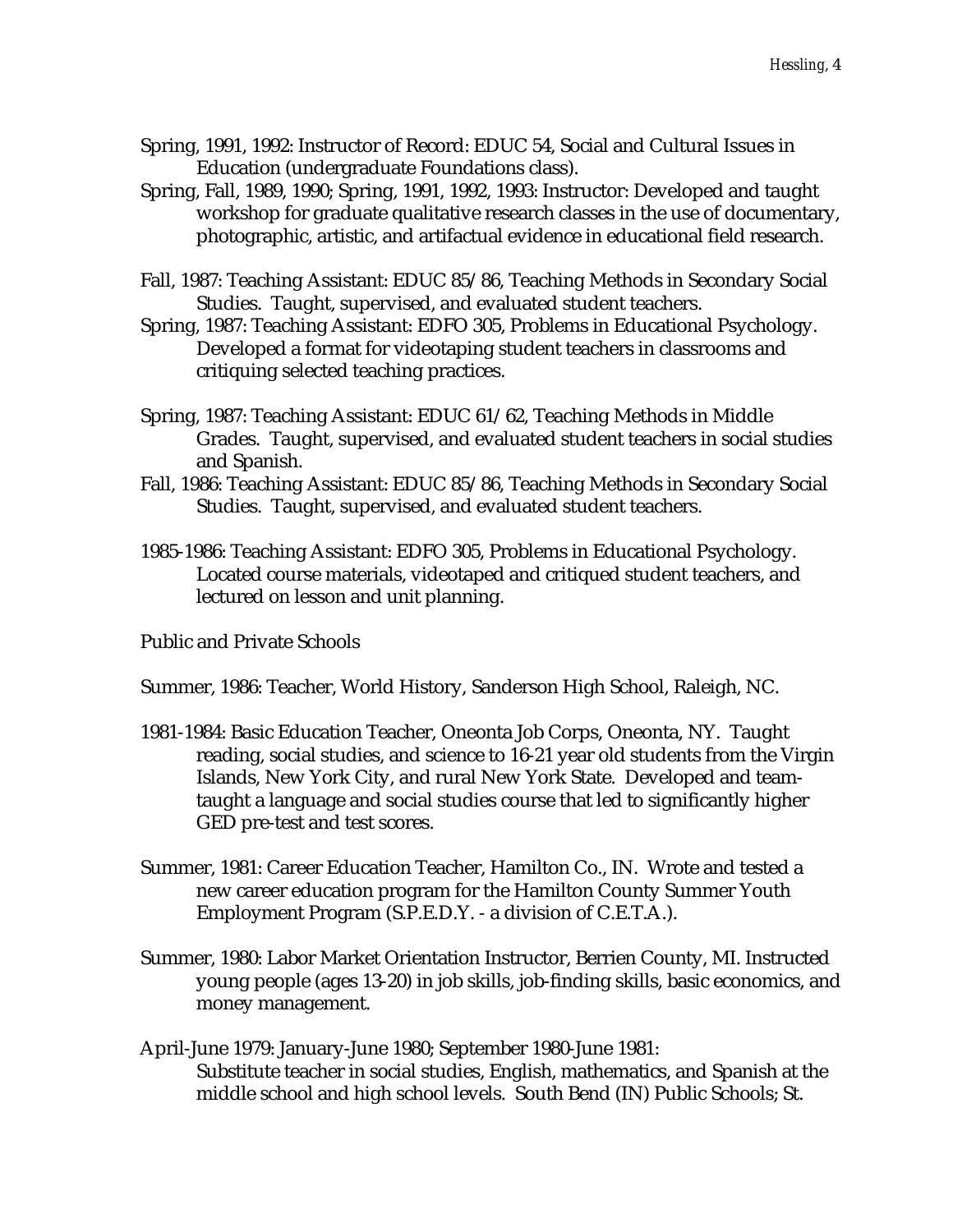Joseph High School, South Bend, IN; Lawrence Township Schools, Indianapolis, IN.

#### **SERVICE**

- Spring, 2008: Accompanied State Teaching Fellows to Costa Rica as faculty member.
- 2003-2009: Evaluated undergraduate applications to the NCSU Study Abroad Program.
- 2007-2009: Secretary, College of Education Undergraduate Courses and Curriculum Committee.
- 2004-2006: Secretary, College of Education Undergraduate Courses and Curriculum Committee.
- 2005-Present: Faculty Advisor, SNCAE.
- 2003-2004: SAY advisory board member.
- 2007-2009: Board Member, NCSU Teaching Fellows
- 2003-2005: Board Member, NCSU Teaching Fellows
- 2003-2005: Board Member, Community Partners Charter High School
- 2001-2002: NCATE Study Committee Mission Statement Group
- 2001-2002: Undergraduate Courses and Curricula Committee
- 2000: Program Committee Chair, South Atlantic Philosophy of Education Society (SAPES).
- 1994-2005: (NSCU) Member of graduate committees (M.A., Ed.D. & Ph.D.) in Adult and Community College Education; Counseling Education; Curriculum and Instruction; Educational Leadership; MALS; Mathematics, Science, and Technology Education.
- 2001: Program Committee Member, South Atlantic Philosophy of Education Society.
- 1998-2000: (University of North Carolina at Chapel Hill) Member of graduate committees in Educational Administration.
- 2000: Consultant (volunteer), individual teachers' application for National Accreditation.
- 1999 -2000: Program Committee Chair, South Atlantic Philosophy of Education Society.
- 1998 -1999: Program Committee, South Atlantic Philosophy of Education Society.
- 1996-2000: Member, CEP Courses and Curricula Committee, NCSU. Chair, 1997- 1999.
- 1997: Member, Research Committee, Department of Adult and Community College Education (ACCE), NCSU.
- 1994-1997: Advisor for the Education-General Studies major curriculum, Education Department, NCSU.
- May 1988: Co-presenter to the George Watts Elementary School PTA (Durham, NC) on the history of the school.
- 1985-1990. Active participant in Graduate Student Association (G.S.A.) at UNC Chapel Hill. Directed the G.S.A. travel grant program (1987 - 1989). Assisted in G.S.A. visiting speaker program and arranged for Señor Freddy Serrano,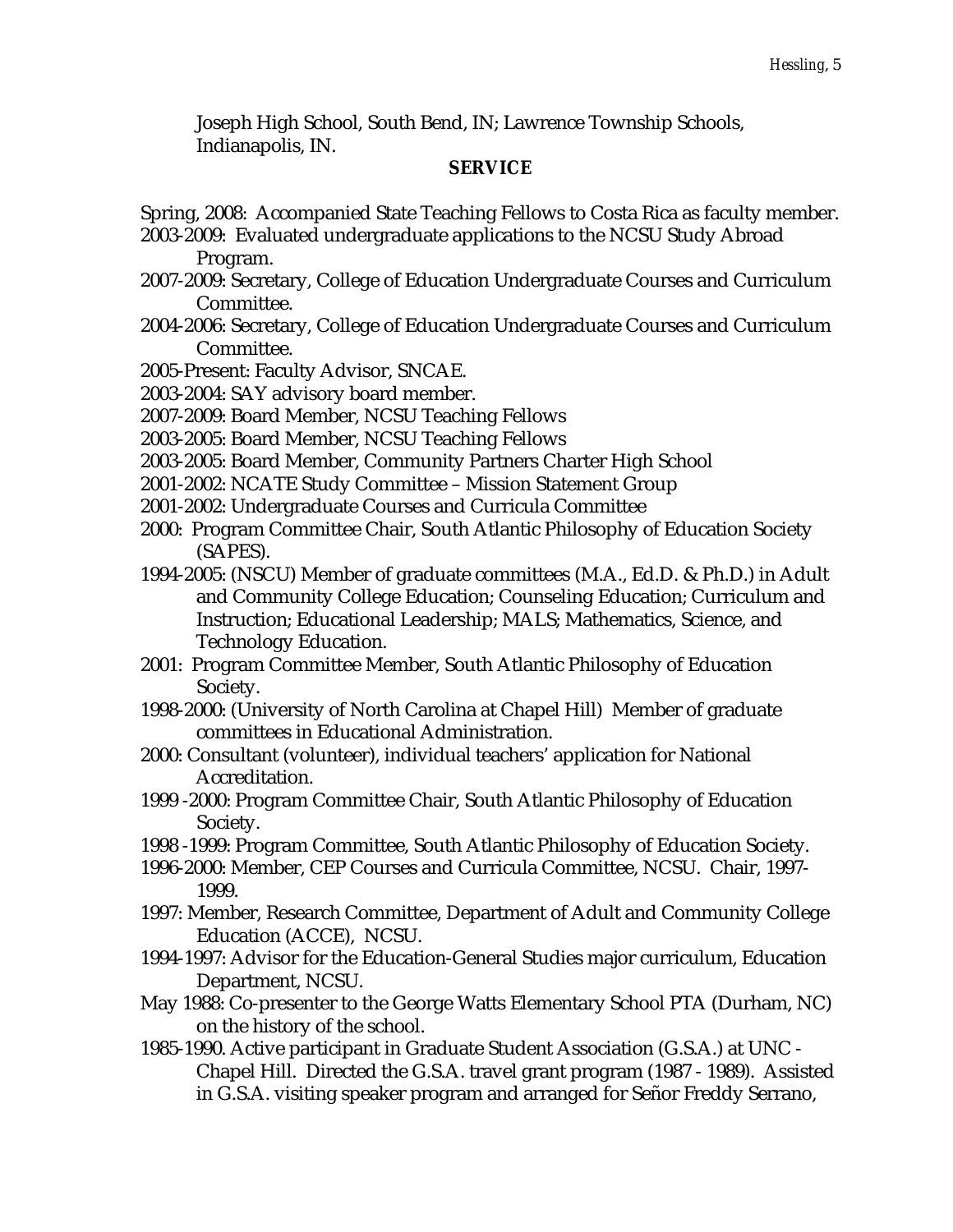Assistant Minister of Education of Costa Rica, to address members of the G.S.A. and faculty.

Fall 1984-Summer, 1985: Served on Advisory Board of Young Volunteers in Action, Raleigh, NC.

#### **GRANTS**

March 18, 2002: Applied for and received funds from the Model Clinical Teaching Program to provide and honorarium for Ms. Karen Whiteman, a nationally certified and experienced teacher, to speak to ELP 344 classes.

#### **SCHOLARSHIP**

#### Research

- 2003: Rolle, R. A., Hessling, P. A., & Houck, E. A. Where Do We Go From Here: A Discussion of Education Funding in the Midwestern States, 1991-2001. *School Business Affairs.* May Issue: pp. 19-21.
- 2003-2004: Building Houses upon the Rocks: A Discussion of Education Finance and School Quality in the Western United States. Commissioned by the Western Regional Consortium of the National Education Association. Nashville, TN: Anthony Rolle, Peter Hessling, Eric Houck.
- February, 24, 2001: Invited address: "Desegregation in Durham, North Carolina: Two Case Studies," The Second Annual Let's Talk R.A.C.E.: Racial Attitudes and Conversations in Education Conference, Chapel Hill, NC.
- Summer, 2000: Exploring the use of technology in undergraduate distance education. (With Sandy Newville and John Pettitt).
- November, 1990: Consultant, Dissemination of Information about Science and Mathematics Education project, conducted by Horizon Research, Chapel Hill, NC. Conducted interviews with participants in N.S.F.-funded teacher enhancement projects.
- May 1989 present: Researcher/interviewer in an oral history of Asheville (NC) Normal and Teachers College (closed, 1944). Research chaired by Drs. Judith Meece and George Noblit, UNC - Chapel Hill.
- Summer 1988-1990: Developed and implemented an evaluation plan for an experimental middle grades teacher education program at UNC-Chapel Hill. Included collaborative planning of evaluation activities with University personnel and middle grades teachers, and the formation of a Teacher Advisory Committee to make on-site visits and recommendations. The sixyear evaluation program included both qualitative and quantitative components.
- January-July 1989: Researcher/interviewer in a history of the School of Education of the University of North Carolina at Chapel Hill; project director, Dr. Mary Wakeford.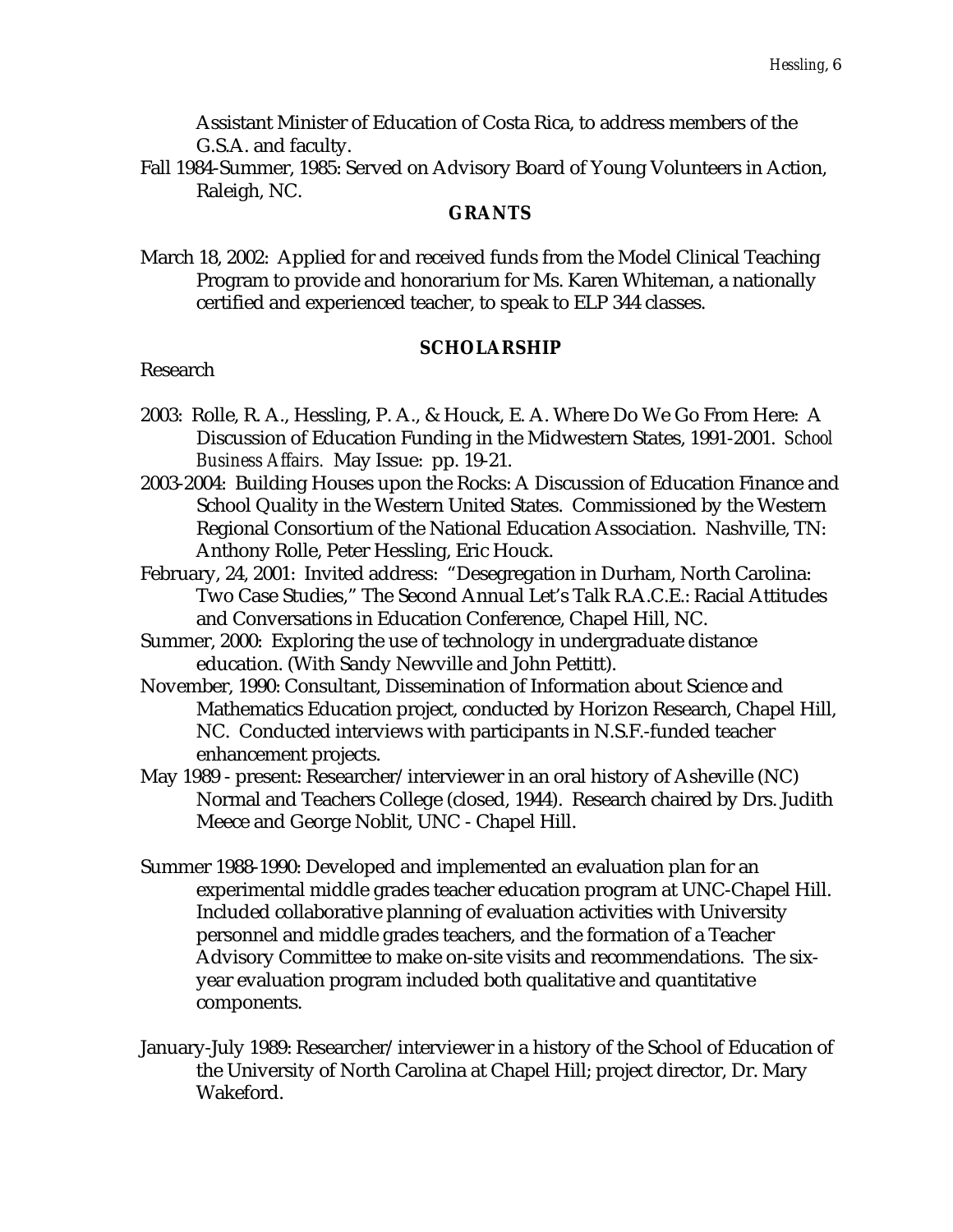- Fall 1987-1993: Oral history and ethnography project in Durham, North Carolina. , Studied the histories of two schools, one of which closed in 1975.
- Fall 1986: Intern at Social Studies Office, State Department of Public Instruction. Wrote goals and objectives for a revised world cultures/world civilizations State curriculum guide. Implemented multiple state curriculum guides, texts, and educational material from foreign educational agencies to construct goals and objectives that reflect international, multicultural, and cross-disciplinary issues.
- Spring, 1985: Participated in researching and writing a grant proposal to fund an NIE Center on Teacher Quality and Effectiveness at UNC, Chapel Hill. Reviewed literature on effective teaching practices and the effects of different kinds of evaluation upon teachers. Constructed a model that related evaluation of teachers to attraction and retention of teachers and to points at which professional decisions are made in North Carolina.

Reports and Proceedings

- March 22, 2004: Organize a panel entitled "Desegregation in the South" and delivered an address at the NCSU African-American Cultural Center. This was part of a series honoring the Brown decision.
- Co-author with Bueno, B., Dempsey, V., Toppin, R., Noblit, G., and Courtney, M., Coming Together: The Story of George Watts and Walltown Schools, Durham, NC: Durham City Schools, 1989.
- "Schools of Education: The Self-Taught Teacher," Proceedings of The South Atlantic Philosophy of Education Society, 1988. (with V. Dempsey).
- Conference and Special Presentations
- Response to Harvey Siegel, South Atlantic Philosophy of Education Society, September, 1998.
- "Methodological challenges in studying the histories of local schools." Invited speaker, Documentary Studies Working Group, Chapel Hill, NC, March 17, 1994.
- "What was Lost: African-American Schools and Desegregation" for "The Invisible South: UNC Faculty Working Group in Southern Studies - 1991-92 Lecture Series, Chapel Hill, NC, November 13, 1991. (with George Noblit).
- "The Social Context of the Asheville Normal and Teachers College, 1913-1943," for "Studying Women in Historical and Social Contexts," lecture series, Chapel Hill, NC, November 15, 1990.
- "Sentiment and Power: An Ethnohistorical Study of Caring," American Educational Studies Association annual meeting, Orlando, FL, November, 1990.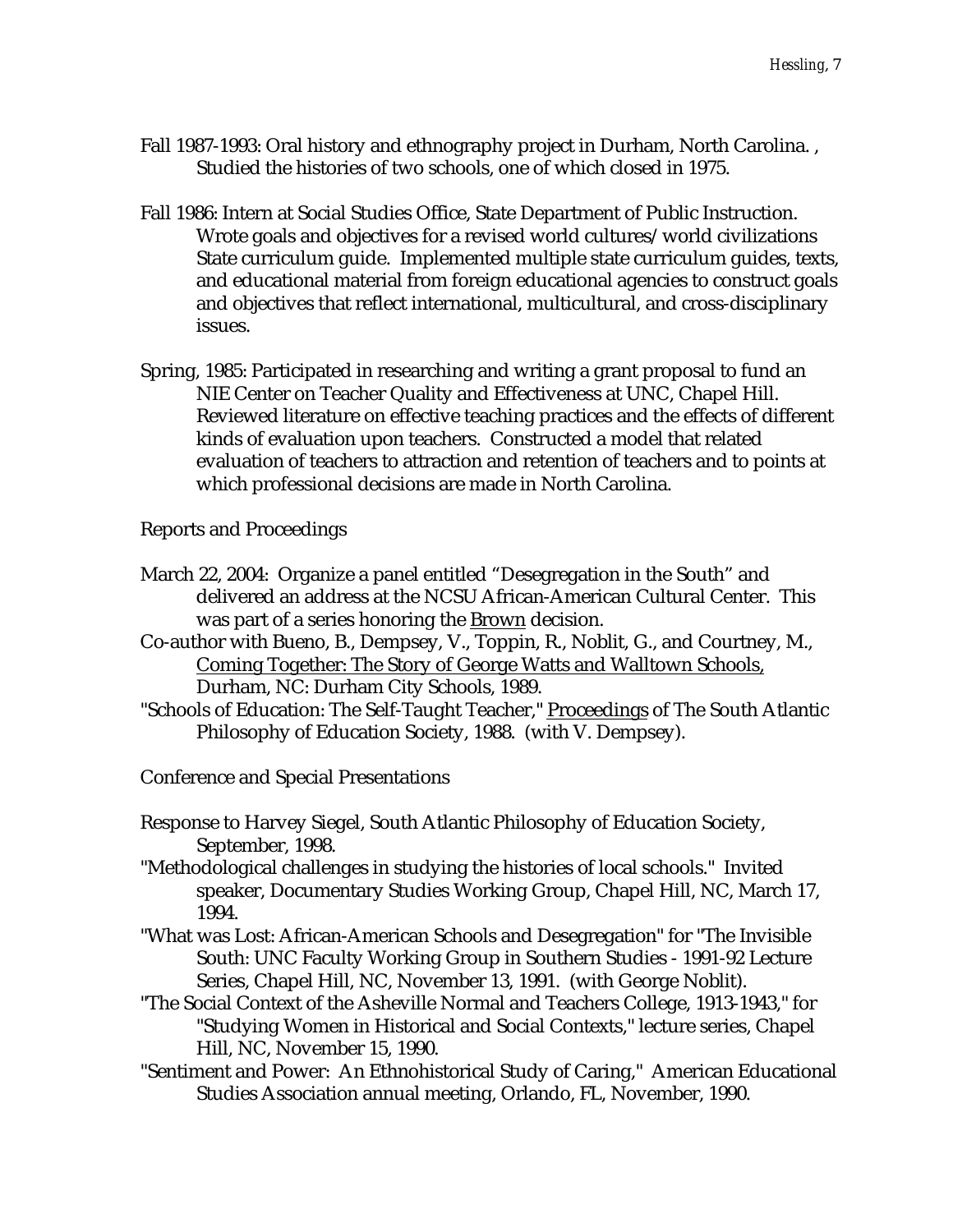- "Applying the APA/AERA/NCME Standards: Evidence for the Validity and Reliability of Three Statewide Teaching Assessment Instruments," American Educational Research Association annual meeting, Boston, MA, April 1990. (with L. Rothenberg).
- "Exploring Alternative Forms of Evidence in Ethnographies of Education: A Workshop," Ethnography in Education Research Forum, Philadelphia, March 1990 (with V. Dempsey and G. Noblit).
- "Ends of Rituals: Teacher Culture at Buchanan Elementary," American Anthropological Association annual meeting, Washington, D.C., November 1989.
- "Text and Style: Using Cultural History in School Ethnography," American Educational Studies Association annual meeting, Chicago, October 1989.
- "Expanding the Discourse of Teacher Education: A Sequel to 'The Self-Taught Teacher,'" South Atlantic Philosophy of Education Society annual meeting, Winston-Salem, NC, October 1989.
- "Chilling the Foundations," North Carolina Foundations of Education annual meeting, October 1989.
- "Puppies and Dragons: The Tales of Children," Ethnography in Education Research Forum, Philadelphia, February 1989. (with R. Toppin).
- "Pride, Power, and Community: A View of Two Southern Schools," American Educational Studies Association annual meeting, Toronto, November 1988.
- "Schools of Education: The Self-Taught Teacher," South Atlantic Philosophy of Education Society, Spartanburg, SC, October 1988. (with V. Dempsey).
- "Individualization in the High School Classroom: The Job Corps Model," Open Market for Teachers, State University of New York at Oneonta, 1983.

## **Other**

- "Sentiment and power: Dissonant voices in historical context." Article submitted to Educational Studies, Jan., 1999.
- Contributing author, Noblit, G. & Dempsey, V. (1996). The social construction of virtue: The moral life of schools. Albany, NY: SUNY Press.
- Book Critique (for Prentice-Hall Press, 1999): Gary Shank, The spirit of qualitative research.
- Chair, Paper session: "Action Research and Reflective Teaching Practice." American Educational Research Association annual meeting, Chicago, April 1991.

## **HONORS**

- 1997, 1998, 1999, 2000: Nominated for the Outstanding Teacher Award of the College of Education and Psychology, North Carolina State University.
- 1985-1986: Graduate Teaching Fellow, University of North Carolina Chapel Hill
- 1970-1974: John and Mary Boyle Dailey Memorial Scholarship, University of Notre Dame